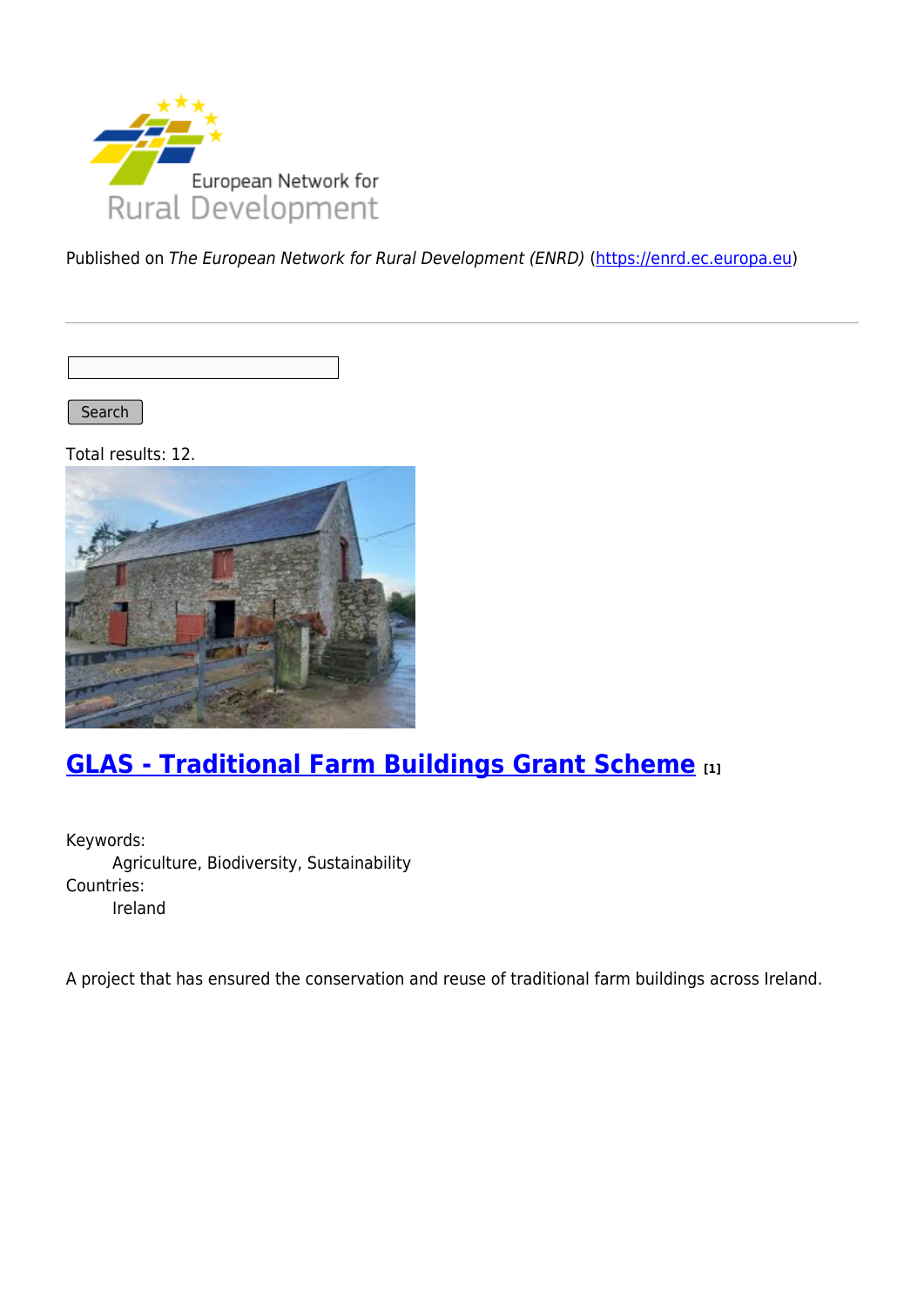# **TÖITÄ SUPMESTA.FI**

# **[KoroKausi: the COVID-19 pandemic and the safeguarding of](https://enrd.ec.europa.eu/projects-practice/korokausi-covid-19-pandemic-and-safeguarding-seasonal-work-forces_en) [seasonal work forces](https://enrd.ec.europa.eu/projects-practice/korokausi-covid-19-pandemic-and-safeguarding-seasonal-work-forces_en) [2]**

Keywords:

Agriculture, Information & promotion activities, Job creation, LEADER/CLLD Countries:

Finland

In response to the seasonal work force crisis caused by the COVID-19 pandemic, this project helped to provide counselling and guidance services related to employment issues via multiple communication channels.



**[IlmastoAreena – Climate Arena](https://enrd.ec.europa.eu/projects-practice/ilmastoareena-climate-arena_en) [3]**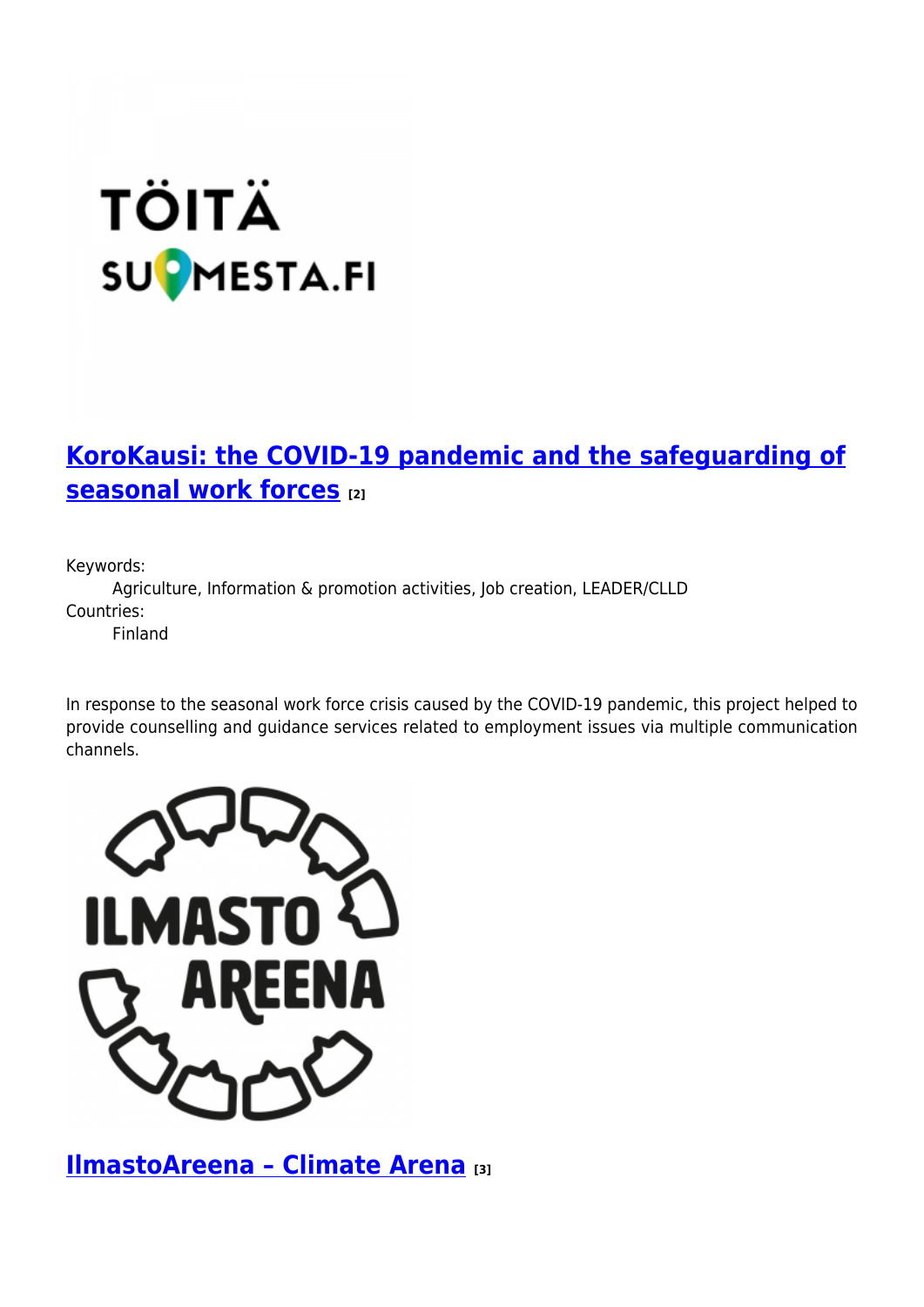### Keywords:

Climate, Cooperation, Environmental sustainability, Information & promotion activities Countries:

Finland

The IlmastoAreena is a unique platform aiming to bring together all stakeholders, including rural citizens, in the discussions for solutions to climate change.



# **[North Connemara Locally Led Agri-Environmental Scheme](https://enrd.ec.europa.eu/projects-practice/north-connemara-locally-led-agri-environmental-scheme-ncllaes_en) [\(NCLLAES\)](https://enrd.ec.europa.eu/projects-practice/north-connemara-locally-led-agri-environmental-scheme-ncllaes_en) [4]**

Keywords:

Agriculture, Biodiversity, Cooperation, Innovation, Knowledge transfer, Nature conservation Countries:

Ireland

The North Connemara Locally Led Agri-Environmental Scheme is a local agricultural scheme to incentivise farmers to incorporate agricultural animals in improving the ecology of their land.

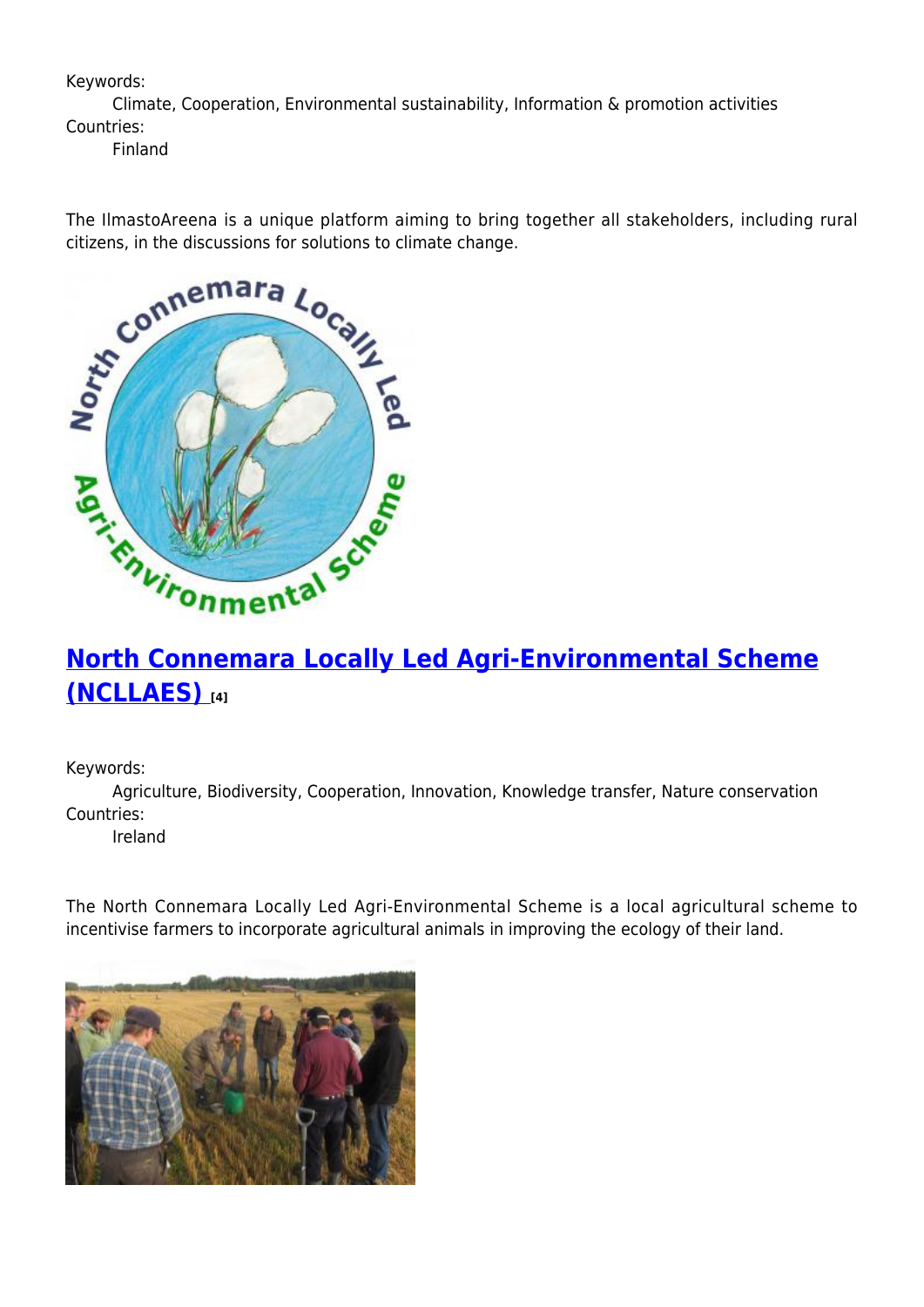# **[OSMO – Sharing know-how and tools for a resource-efficient](https://enrd.ec.europa.eu/projects-practice/osmo-sharing-know-how-and-tools-resource-efficient-agricultural-soil-management_en) [agricultural soil management](https://enrd.ec.europa.eu/projects-practice/osmo-sharing-know-how-and-tools-resource-efficient-agricultural-soil-management_en) [5]**

Keywords:

Advisory services, Agriculture, Climate change adaptation, Cooperation, Environmental sustainability, Knowledge transfer, Rural Inspiration Awards: nominees, Soil management Countries:

Finland

Collaborative learning and tools for assessing soil health contribute to farmers' understanding of problems and alternative management strategies.



# **[Varavoimaa Farmarille II - Extra Energy for the Farmers](https://enrd.ec.europa.eu/projects-practice/varavoimaa-farmarille-ii-extra-energy-farmers_en) [6]**

Keywords:

Agriculture, Cooperation, Family farming, Healthcare, Producer groups Countries:

Finland

The project has created entirely new operating models to improve the well-being of agricultural entrepreneurs and how they can cope with difficulties.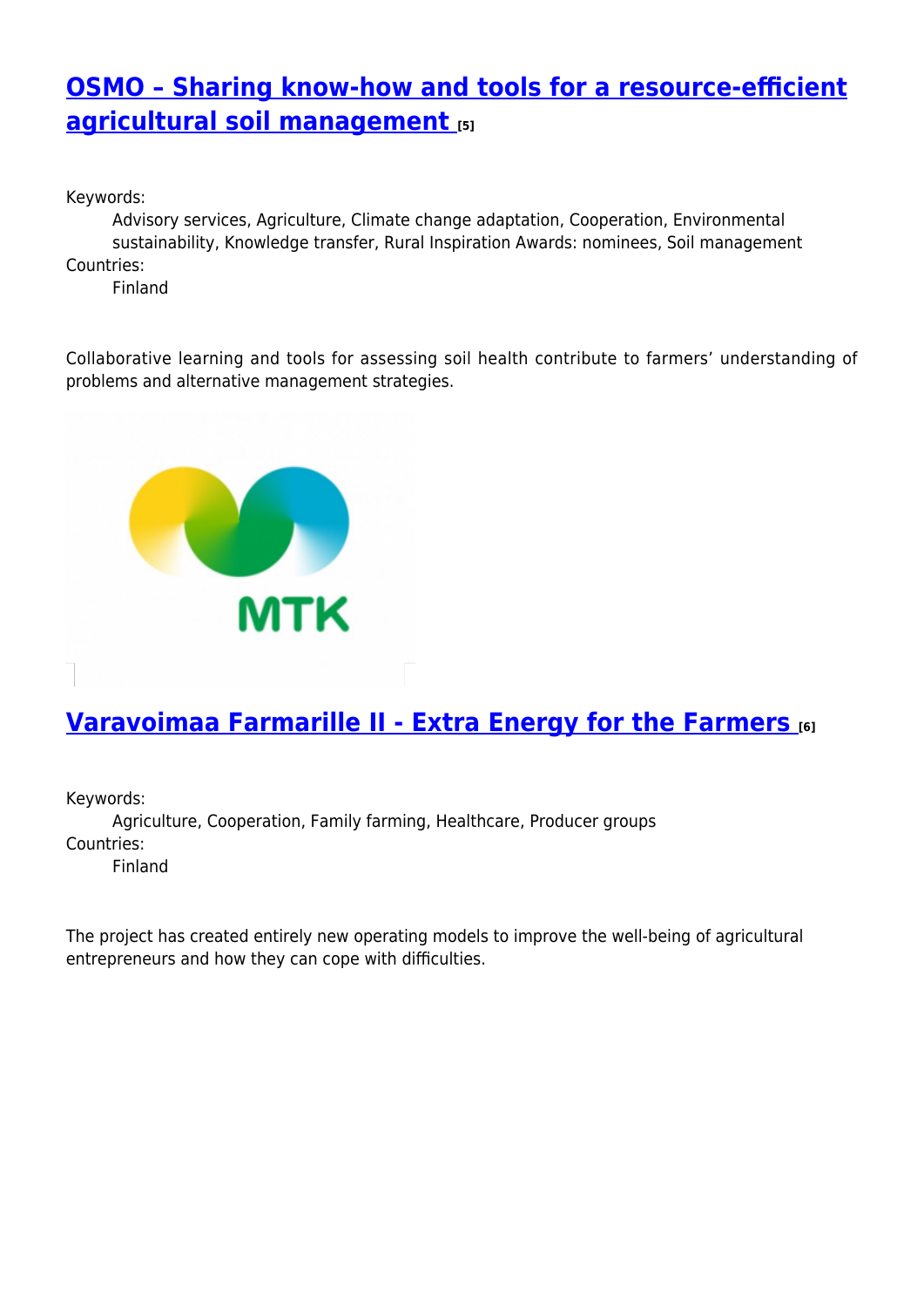

# **[Knehtilä organic farm and Palopuro symbiosis](https://enrd.ec.europa.eu/projects-practice/knehtila-organic-farm-and-palopuro-symbiosis_en) [7]**

Keywords:

Agriculture, Biodiversity, Cooperation, Organic farming, Renewables, Sustainability Countries:

Finland

An award-winning organic farm in Finland set up a food production network with neighbouring farms aiming to achieve energy and nutrient self-sufficiency.



# **[Kyrö Distillery – Investing in improved production capacity](https://enrd.ec.europa.eu/projects-practice/kyro-distillery-investing-improved-production-capacity_en) [8]**

Keywords:

Competitiveness, Entrepreneurship, Farm restructuring/modernisation, Food & Drink, Job creation, Rural business, Rural Inspiration Awards: nominees Countries:

Finland

A company producing rye gin and whiskey used RDP support to increase its production capacity to meet the demand of national and international markets.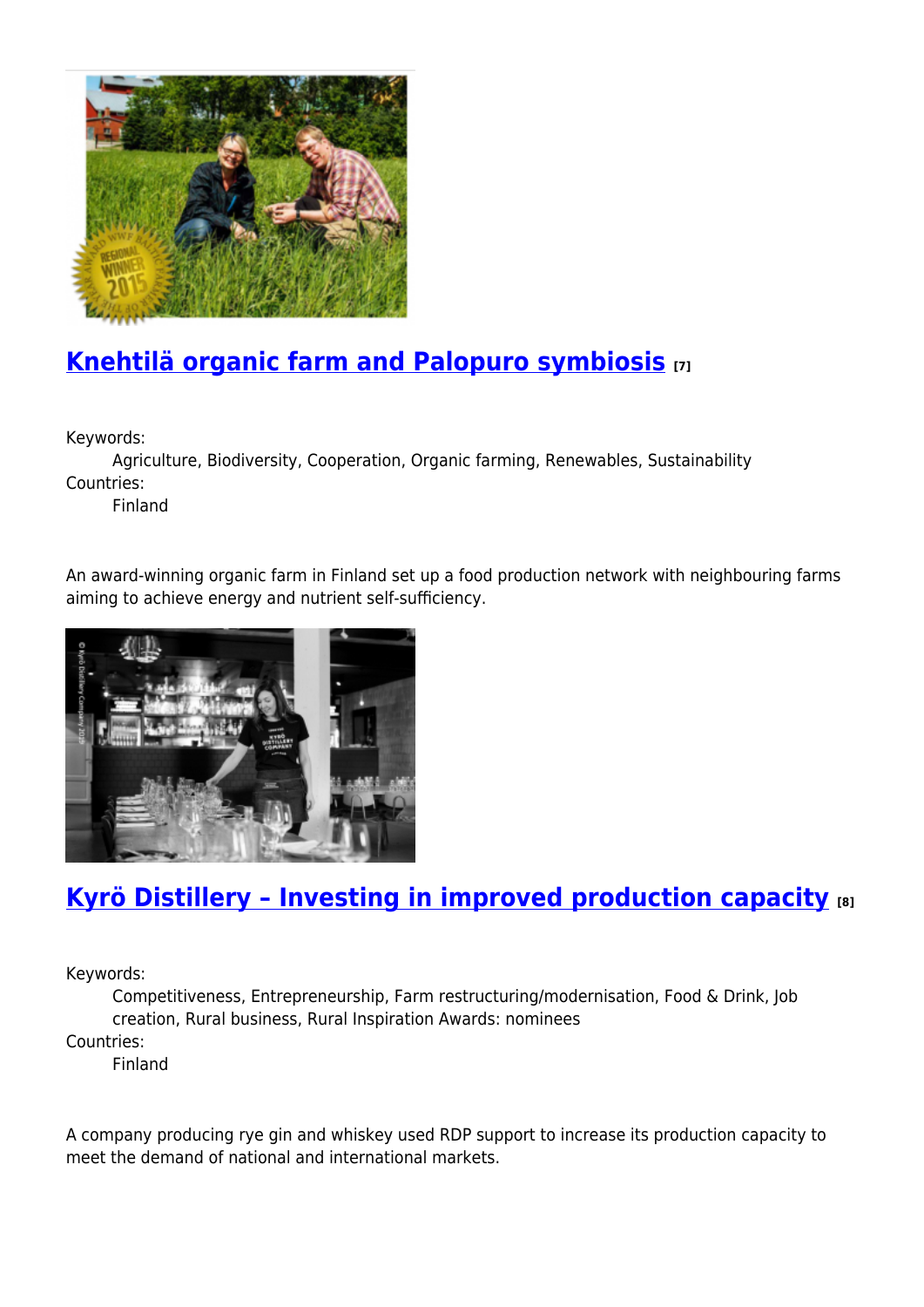

### **[Golashane Farm Nature Reserve](https://enrd.ec.europa.eu/projects-practice/golashane-farm-nature-reserve_en) [9]**

Keywords:

Biodiversity, Environmental protection, Nature conservation, Rural Inspiration Awards: nominees, Sustainability, Women

Countries:

Ireland

Using RDP support to turn a farm into a nature reserve; contributing to tackling biodiversity loss.



# **[Branding cereal crops for the export market](https://enrd.ec.europa.eu/projects-practice/branding-cereal-crops-export-market_en) [10]**

Keywords:

Added value, Agriculture, Competitiveness, Innovation, Smart Villages Countries:

Finland

A marketing project to promote the high-quality Finnish oats to the international market and increase the income of small farms.

### **Pages**